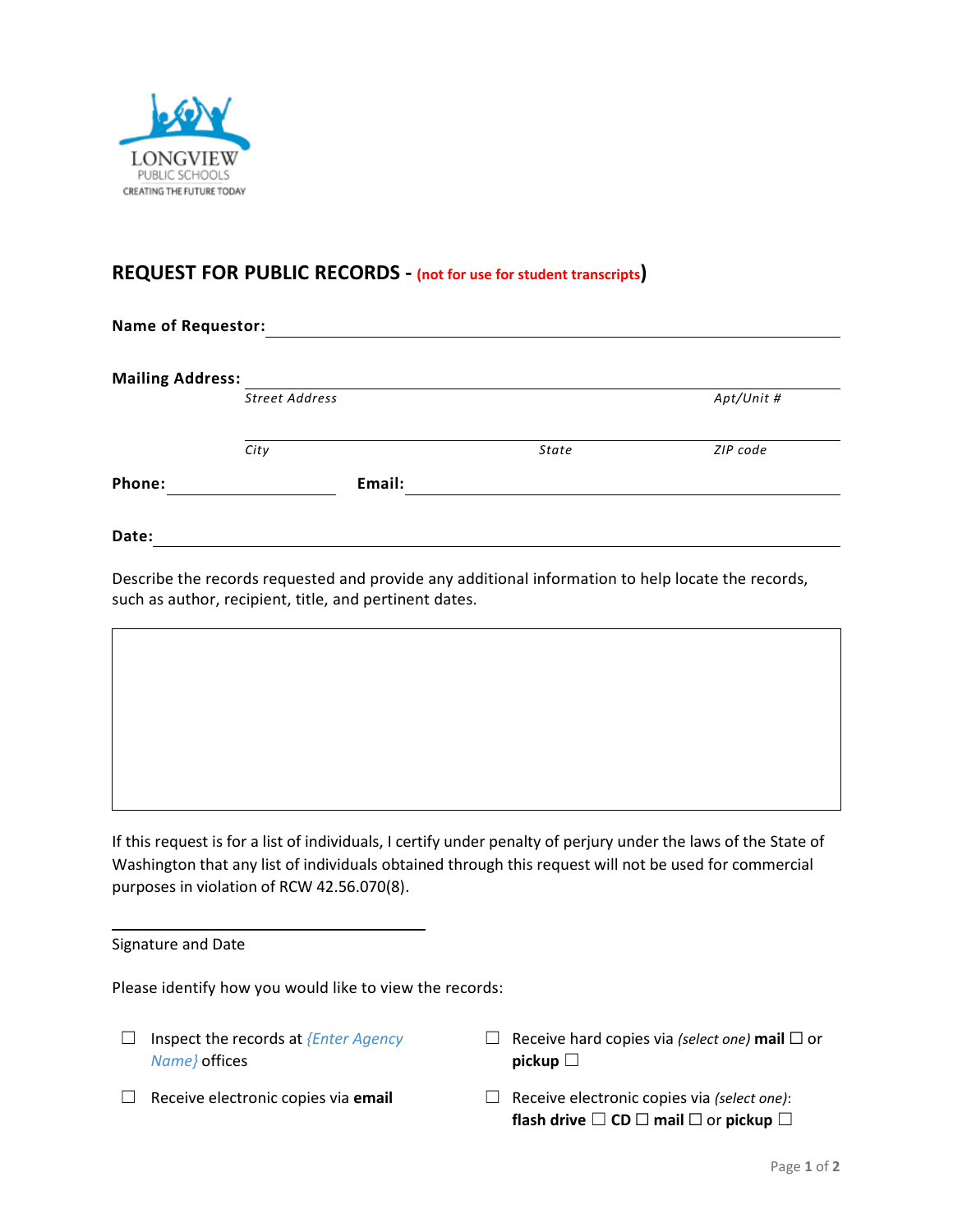## FOR USE BY PUBLIC RECORDS OFFICER

|                                                   | Date | <b>Initials</b> | <b>Notes</b> |
|---------------------------------------------------|------|-----------------|--------------|
| Date Received                                     |      |                 |              |
| Five-Day Notice Sent                              |      |                 |              |
| Installments                                      |      |                 |              |
| <b>Request Completed</b>                          |      |                 |              |
| Cost Information                                  |      |                 |              |
| If exemptions are claimed, complete Exemption Log |      |                 |              |

Staff Involved in Search:

## Search Terms and Parameters:



Accounts Searched: